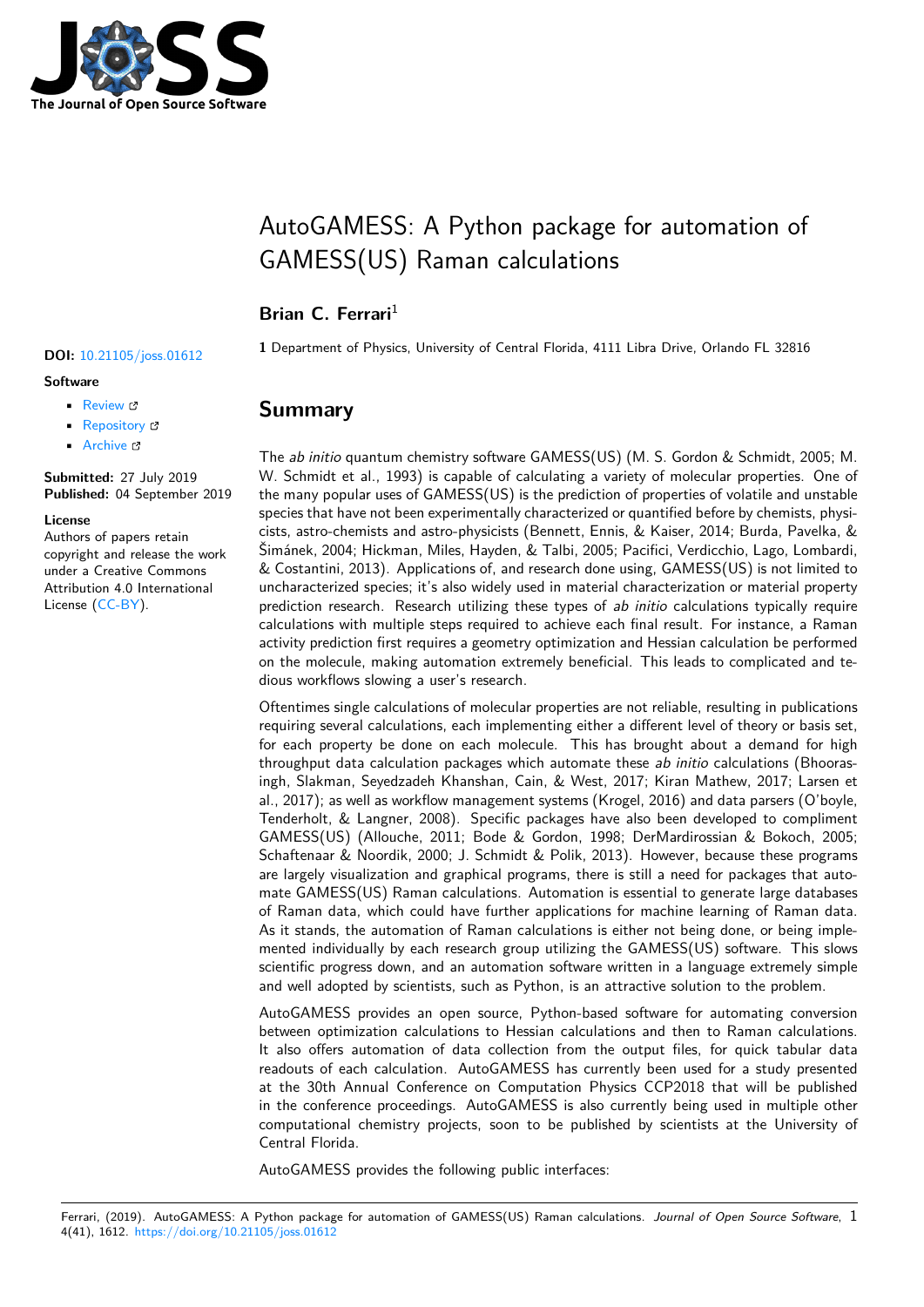

- new project: Builds a directory tree for housing input/output files with spreadsheets for collected data.
- input builder: Builds optimization input files based on text file specifications
- opt2hes: Converts optimization input files into Hessian input files
- hes2Raman: Converts Hessians input files into Raman input files
- sort\_logs: Sorts GAMESS(US) output files
- fill\_spreadsheet: Fills in Excel Spreadsheets with data collected from log files
- get\_data: Collects data from output files
- make\_plot: Makes a vibrational frequency vs. IR/Raman intensity line plot

#### **Capabilities**

AutoGAMESS is capable of initializing an entire directory with well-organized subdirectories for housing all input and output files. This main directory will also contain spreadsheets that AutoGAMESS is later capable of filling with the data collected from parsing the output files. Once a main directory is initialized, input files can be generated for GAMESS(US) optimization calculations. Requiring only a simple CSV file as input, AutoGAMESS' input\_builder function can generate thousands of files with any form of internal GAMESS(US) level of theory and both internal and external basis sets. External basis sets must be a part of EMSL Basis Set Exchange (Benjamin P. Pritchard, 2019; Feller, 1996; Schuchardt et al., 2007). This requirement is due to the integration of the EMSL basis set exchange Python package into AutoGAMESS. After the user has run a geometry optimization calculation, AutoGAMESS is able to quickly get the required data from the output to modify the geometry optimization input file into a Hessian calculation input file. Similarly, after a Hessian calculation Auto-GAMESS can use the output to quickly generate a Raman calculation input file. Once all calculations a user desires to run have been completed, AutoGAMESS can sort the output files, then parse files for specific molecular properties and fill in the spreadsheets that had been generated initially. All Hessian and Raman data is pulled directly from output files, while geometry optimization properties, such as bond lengths and angles, are calculated by AutoGAMESS. Bond lengths are calculated by using the simple Euclidean distance formula,

 $D = \sqrt{(x_2 - x_1)^2 + (y_2 - y_1)^2 + (z_2 - z_1)^2},$ 

while bond angles are calculated by first performing a translation on the Cartesian coordinates, of the general form,  $P(x, y, z) \rightarrow P'(x - a, y - b, z - c)$ , where  $(a, b, c)$  are the coordinates of a central atom. Then the angle between two atoms with a third as the origin is found using the equation

$$
A = \arccos(\hat{V}_1 \cdot \hat{V}_2)
$$

where  $A$  is the bond angle and  $\hat{V_1}$  and  $\hat{V_2}$  are the normalized position vectors for each atoms location in relation to the modified origin.

AutoGAMESS is also capable of generating line plots of the vibrational frequency vs. IR/Raman intensity. Generated plots will be titled with the molecule name in the file and the theory/basis set used for the calculation. Each symmetry group will be plotted in a different color, from either a default or user-specified color list. The spectral line (sum of line broadening) will also be plotted in red with 50% transparency. Figure 1 shows an example line plot of  $\rm H_{2}O$  using B3LYP/CCD for the calculation.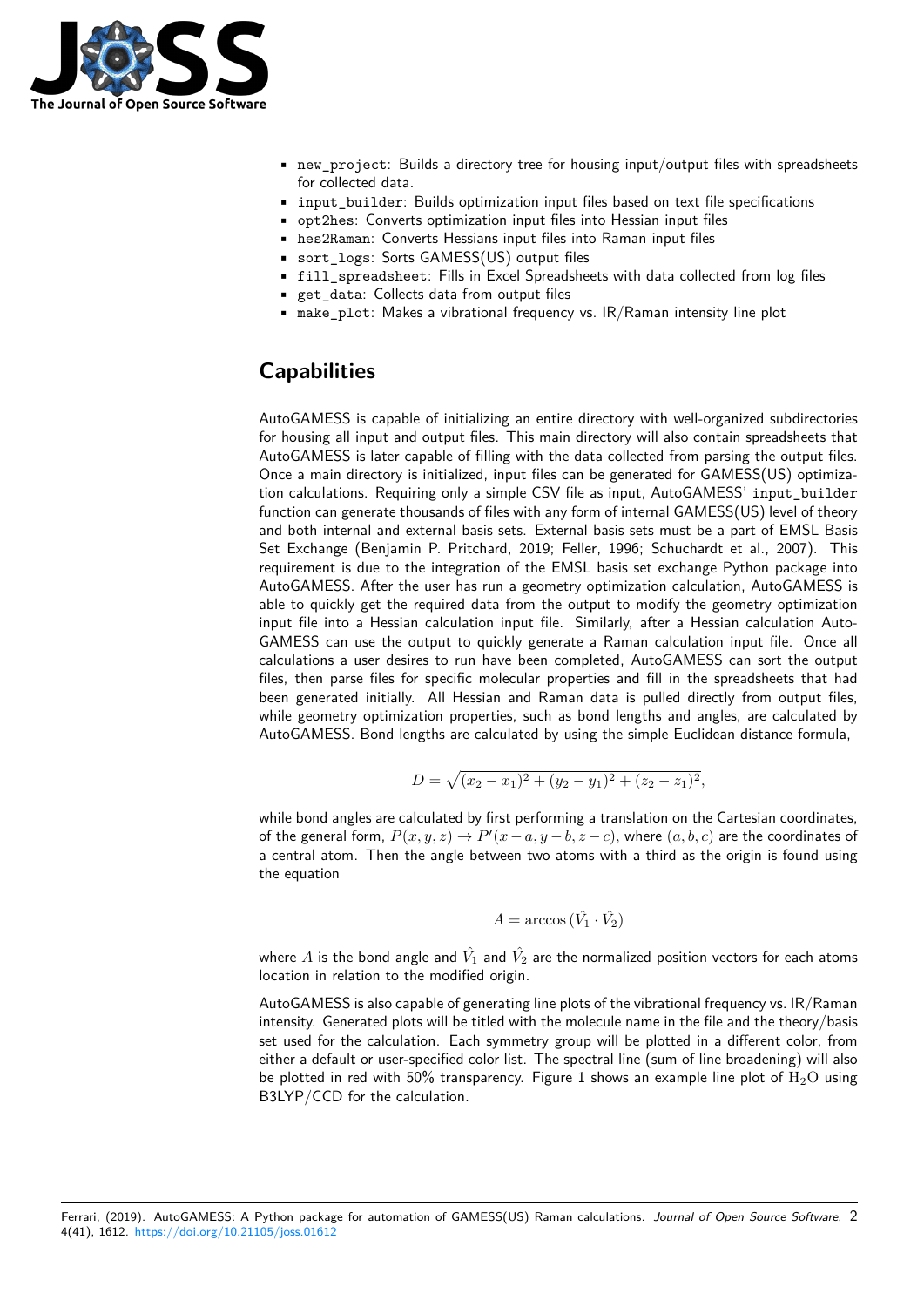



**Figure 1:** Line Plots Example

AutoGAMESS can also generate scaling factors for vibrational frequencies using the least squares method by Scott & Radom (1996). This method involves minimizing the residuals, ∆, given by

$$
\Delta = \sum_{i}^{\text{all}} (\lambda \omega_i^{\text{theory}} - \nu_i^{\text{expt}})^2,
$$

resulting in

$$
\lambda = \frac{\sum_i^{\text{all}} \omega_i^{\text{theory}} \nu_i^{\text{expt}}}{\sum_i^{\text{all}} (\omega_i^{\text{theory}})^2},
$$

where  $\omega_i^{\rm theory}$  and  $\nu_i^{\rm expt}$  are the  $i$ th theoretical harmonic and  $i$ th experimental fundamental frequencies (in cm*−*<sup>1</sup> ) and *λ* is the scaling factor. The root mean square error is then given by

$$
\text{rms} = \left(\frac{\sum_{i}^{n} \Delta_{\min}}{n}\right)^{\frac{1}{2}},
$$

where *n* is the number of frequency modes for the molecule and  $\Delta_{\min}$  is the minimized residual for each particular mode.

#### **Use of AutoGAMESS**

AutoGAMESS was developed to be versatile in its usability; several examples (in both shell and Python scripts) can be found in the software's GitHub repository.

#### **Availability**

This software is distributed under the MIT License and can be installed through Python's pip install command.

python -m pip install autogamess --user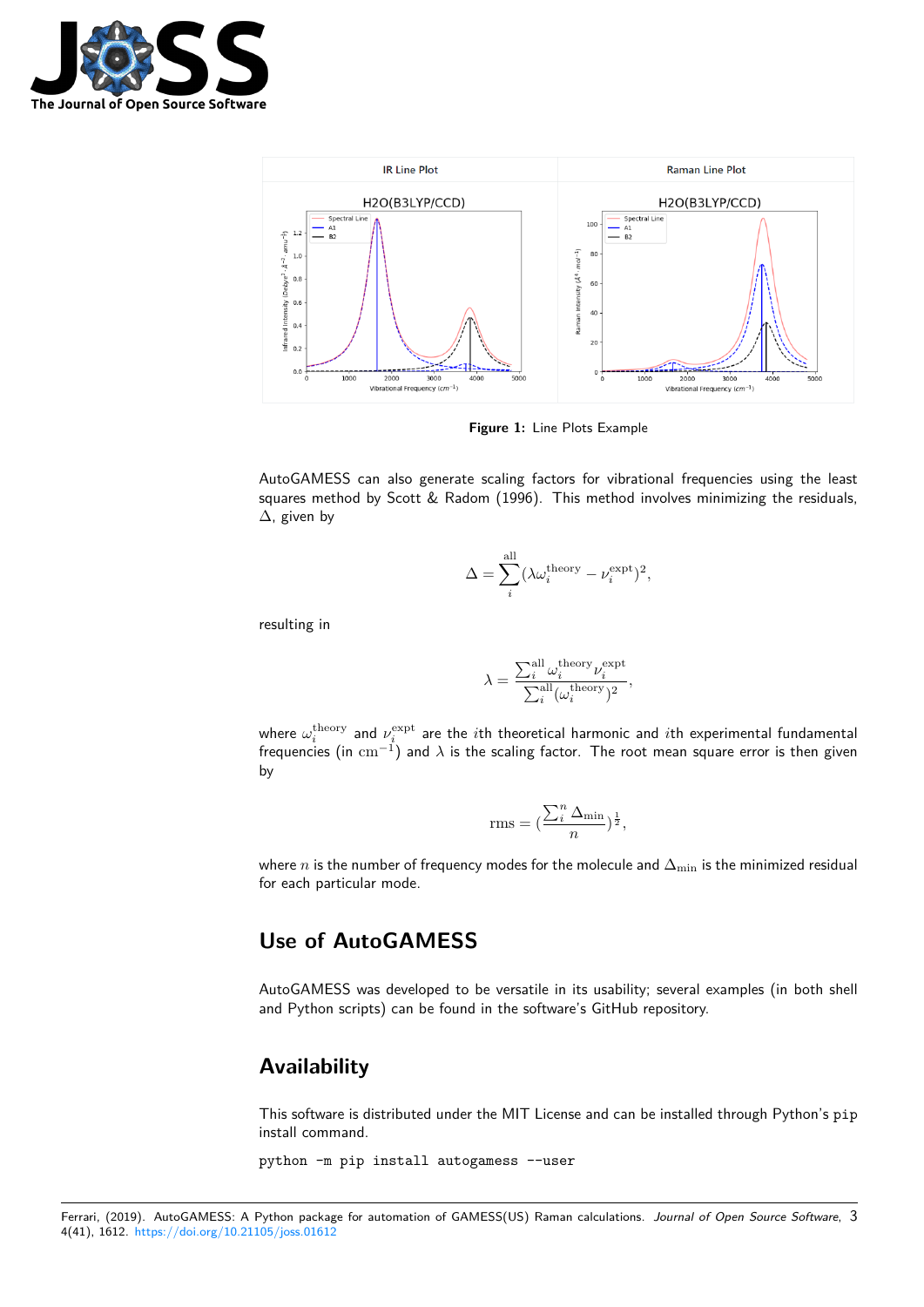

### **Dependencies**

AutoGAMESS requires all the following Python packages:

- Python-3.x
- NumPy (T. E. Oliphant, 2006; Walt, Colbert, & Varoquaux, 2011)
- SciPy (Jones, Oliphant, Peterson, & others, 2001)
- Pandas (McKinney, 2010)
- basis\_set\_exchange
- PeriodicElements
- openpyxl
- Matplotlib (Hunter, 2007)

## **Acknowledgements**

The author would like to thank Dr. Christopher J. Bennett, Remington Cantelas and Sarah Swiersz for helpful discussions while developing the package.

## **References**

Allouche, A.-R. (2011). Gabedit—a graphical user interface for computational chemistry softwares. *Journal of Computational Chemistry*, *32*(1), 174–182. doi:10.1002/jcc.21600

Benjamin P. Pritchard, B. D., Doaa Altarawy. (2019). A new basis set exchange: An open, up-to-date resource for the molecular sciences community. *Manuscript in Preparation*.

Bennett, C. J., Ennis, C. P., & Kaiser, R. I. (2014). Experimental s[tudies on the forma](https://doi.org/10.1002/jcc.21600)tion of  $D_2O$  and  $D_2O_2$  by implantation of energetic  $D^+$  ions into oxygen ices. *The Astrophysical Journal*, *782*(2), 63. doi:10.1088/0004-637x/782/2/63

Bhoorasingh, P. L., Slakman, B. L., Seyedzadeh Khanshan, F., Cain, J. Y., & West, R. H. (2017). Automated transition state theory calculations for high-throughput kinetics. *The Journal of Physical Chemistry A*, *121*[\(37\), 6896–6904.](https://doi.org/10.1088/0004-637x/782/2/63) doi:10.1021/acs.jpca.7b07361

Bode, B. M., & Gordon, M. S. (1998). Macmolplt: A graphical user interface for GAMESS. *Journal of Molecular Graphics and Modelling*, *16*(3), 133–138. doi:10.1016/S1093-3263(99) 00002-9

Burda, J. V., Pavelka, M., & Šimánek, M. (2004). Theore[tical model of copper Cu\(I\)](https://doi.org/10.1021/acs.jpca.7b07361)/Cu(II) hydration. DFT and ab initio quantum chemical study. *Journa[l of Molecular Structure:](https://doi.org/10.1016/S1093-3263(99)00002-9) [THEOCH](https://doi.org/10.1016/S1093-3263(99)00002-9)EM*, *683*(1-3), 183–193. doi:10.1016/j.theochem.2004.06.013

DerMardirossian, C., & Bokoch, G. M. (2005). GDIs: Central regulatory molecules in Rho GTPase activation. *Trends in Cell Biology*, *15*(7), 356–363. doi:10.1016/j.tcb.2005.05.001

Feller, D. (1996). The role of dat[abases in support of computatio](https://doi.org/10.1016/j.theochem.2004.06.013)nal chemistry calculations. *Journal of Computational Chemistry*, *17*(13), 1571–1586. doi:10.1002/(SICI) 1096-987X(199610)17:13<1571::AID-JCC9>3.0.CO;2-P

Gordon, M. S., & Schmidt, M. W. (2005). Chapter 41 - adv[ances in electronic structur](https://doi.org/10.1016/j.tcb.2005.05.001)e theory: GAMESS a decade later. In *Theory and Applications of Computati[onal Chemistry](https://doi.org/10.1002/(SICI)1096-987X(199610)17:13%3C1571::AID-JCC9%3E3.0.CO;2-P)* [\(pp. 1167–1189\). Amsterdam: Elsevier. doi:10.1016/B97](https://doi.org/10.1002/(SICI)1096-987X(199610)17:13%3C1571::AID-JCC9%3E3.0.CO;2-P)8-044451719-7/50084-6

Hickman, A., Miles, R., Hayden, C., & Talbi, D. (2005). Dissociative recombination of  $e +$ HCNH<sup>+</sup>: Diabatic potential curves and dynamics calculations. *Astronomy & Astrophysics*, *438*(1), 31–37. doi:10.1051/0004-6361:2005[2658](https://doi.org/10.1016/B978-044451719-7/50084-6)